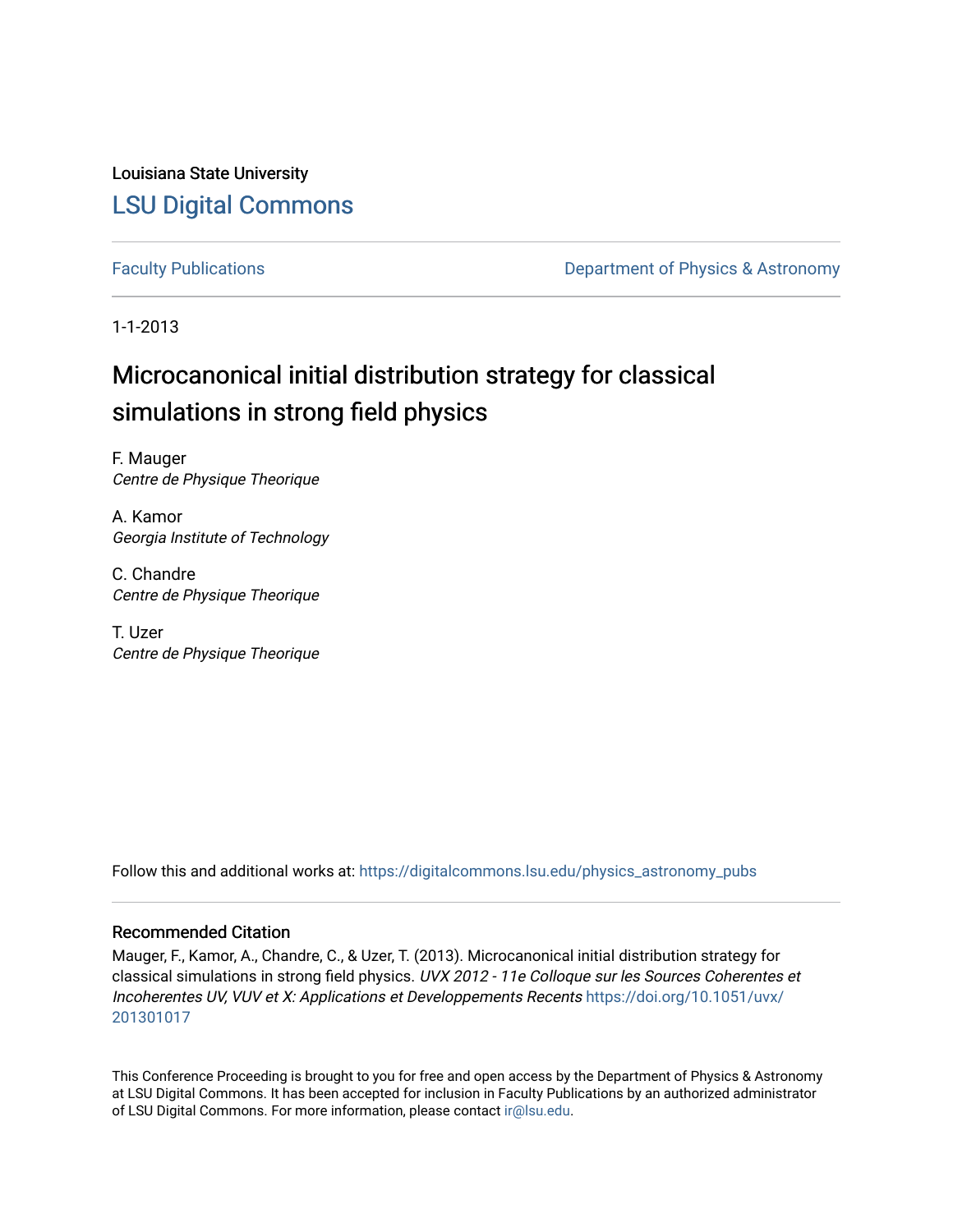*UVX 2012*, 01017 (2013) [DOI: 10.1051](http://dx.doi.org/10.1051/uvx/201301017)/uvx/201301017 -<sup>C</sup> Owned by the authors, published by EDP Sciences, 2013

## **Microcanonical initial distribution strategy for classical simulations in strong field physics**

F. Mauger<sup>1</sup>, A. Kamor<sup>2</sup>, C. Chandre<sup>1</sup> and T. Uzer<sup>2</sup>

*<sup>1</sup> Centre de Physique Théorique, CNRS – Aix-Marseille Université, Campus de Luminy, case 907, 13288 Marseille Cedex 09, France* <sup>2</sup> *School of Physics, Georgia Institute of Technology, Atlanta, GA 30332-0430, USA*

**Abstract.** Classical models in strong field physics typically require a careful selection of initial conditions which correspond accurately to the state selection. We compare two such procedures, the (many) pilot atom technique and the microcanonical strategy. We show that for some range of parameters, the pilot atom strategy may lead to artifacts due to the correlations between the different initial conditions. On the other hand, the microcanonical strategy is, by design, free of such artifacts for all admissible parameters.

## **1. INTRODUCTION**

Despite their vastly different temporal and spatial scales, celestial mechanics and atomic physics have much in common due to the similarity between the gravitational and Coulomb interactions [\[1](#page-8-0)]. As a consequence, many tools of celestial dynamics can be applied to atomic physics and *vice versa*. The best-known such instance, the Bohr model of the hydrogen atom is, of course, a miniature solar system [\[2](#page-8-1)]. It is remarkable that in the almost hundred years that have passed since the inception of this model, analogies between celestial and atomic systems continue to be discovered and exploited. For example, the Restricted Three-Body problem (RTBP) (made up of Sun-Jupiter-Asteroid), is closely related to Rydberg atom ionization in microwave fields [\[1](#page-8-0)[–3](#page-8-2)]. The basic theory of chemical reactions, Transition State Theory [\[4](#page-8-3)[–6\]](#page-8-4), has turned out to be relevant for asteroid capture [\[7](#page-8-5)[–9\]](#page-8-6) and may one day be useful for the design of spacecraft missions [\[10\]](#page-8-7). More recently, the celestial-atomic analogy has been extended to the ionization properties of atoms subjected to strong and short circularly polarized (CP) laser fields [\[11\]](#page-8-8).

When atomic and molecular systems interact with strong and short laser pulses, many outcomes are possible. One of these, which has attracted a great deal of interest, is correlated double ionization: It gives access to the electronic properties of matter such as experimental imaging of molecular orbitals [\[12](#page-8-9)]. Conventionally, for near-infrared linearly polarized laser fields, two main routes to double ionization have been identified [\[13](#page-8-10)]. The first one, which is also the most straightforward, is sequential double ionization (SDI) where the two electrons are ionized independently of each other in an uncorrelated way. An alternative route to SDI is the so-called nonsequential double ionization (NSDI) pathway where inter-electronic correlations are deeply involved in the ionization process. The mechanism behind NSDI is now fairly well understood, at least in its broad lines, and follows the recollision scenario [\[14](#page-8-11),[15\]](#page-8-12): First, an electron is ionized by the field, travels in the field absorbing energy, and then, upon reversal of the field direction, it is driven back to the core region where it interacts and exchanges energy with the other electron (recollides). Finally under the impact of the preionized electron, both electrons are ionized in a correlated way. Note that the recollision

This is an Open Access article distributed under the terms of the Creative Commons Attribution License 2.0, which permits unrestricted use, distribution, and reproduction in any medium, provided the original work is properly cited.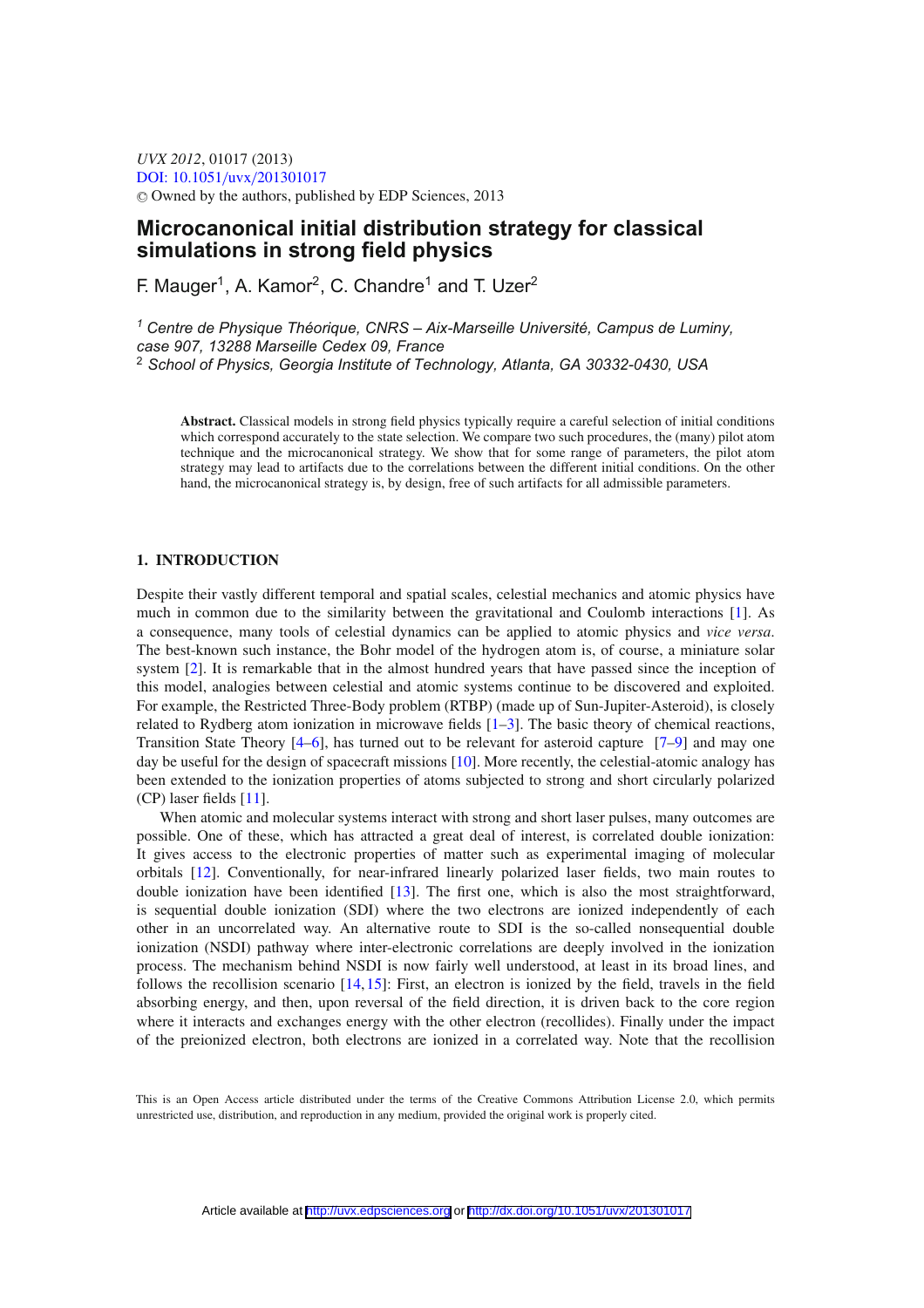mechanism, by itself, is of great theoretical and experimental interest as one of its byproducts are HHG spectra currently reaching into the XUV and VUV regions [\[16](#page-8-13)] providing sub-femtosecond pulses and unprecedented time resolution.

A signature of NSDI (and thus recollision) with linearly polarized (LP) laser fields is the characteristic "knee" shape in the double ionization probability versus laser intensity [\[13,](#page-8-10)[17\]](#page-8-14). The curve typically exhibits an enhancement, roughly speaking a bump, in the intermediate range of intensities that departs by several orders of magnitude from what the SDI mechanism predicts. This knee shape has been the first experimental evidence of an alternative route to double ionization from SDI and is now regarded as one of the most dramatic manifestation of electron-electron correlation in nature [\[13](#page-8-10)].

Once the recollision mechanism was understood for linear polarization, it was natural to ask whether it persists as the ellipticity of the external field is varied. From the atomic physics point of view, the very same models that explain recollision with linear polarization so well predict its suppression as the ellipticity is increased, and that it would be completely eliminated for circular polarization [\[14,](#page-8-11)[18](#page-8-15)]. On the other hand, from the celestial mechanics point of view, the persistence of recollisions is not much of a surprise since asteroid capture – the counterpart of recollision – is well known and understood by now [\[1](#page-8-0)[–3\]](#page-8-2). As a consequence, the question of recollision with CP fields was left open with apparently contradictory experimental results until that is the absence of a knee shape for He and Xe [\[19](#page-8-16),[20\]](#page-8-17), which tends to validate the absence of recollision, while a knee shape has been observed for the double ionization of Mg [\[21\]](#page-8-18) and nitrogen oxide [\[22\]](#page-8-19) in CP fields. Recently, it was shown that recollision is indeed possible for circular polarization but it is not accessible to all atoms due to their ground state configurations [\[11](#page-8-8)].

Entirely classical interactions turn out to be adequate to generate the strong two-electron correlation needed for double ionization [\[13](#page-8-10),[23\]](#page-8-20). Therefore we work with the classical Hamiltonian model of pseudo-two electron atoms with soft Coulomb potentials [\[24,](#page-8-21)[25\]](#page-8-22). We consider a two active electron model atom subjected to a strong and short circularly polarized laser field. In the dipole approximation and considering soft Coulomb potentials [\[24](#page-8-21)], the corresponding Hamiltonian reads

$$
\mathcal{H}(\mathbf{x}_1, \mathbf{x}_2, \mathbf{p}_1, \mathbf{p}_2, t) = \frac{|\mathbf{p}_1|^2}{2} + \frac{|\mathbf{p}_2|^2}{2} + \frac{1}{\sqrt{|\mathbf{x}_1 - \mathbf{x}_2|^2 + b^2}} - \frac{2}{\sqrt{|\mathbf{x}_1|^2 + a^2}} - \frac{2}{\sqrt{|\mathbf{x}_2|^2 + a^2}} + (\mathbf{x}_1 + \mathbf{x}_2) \cdot f(t) E_0 \left(\mathbf{e}_x \sin \omega t + \mathbf{e}_y \epsilon \cos \omega t\right), \tag{1}
$$

<span id="page-2-0"></span>where  $\mathbf{x}_1$  and  $\mathbf{x}_2$  are the positions of the electron (the nucleus is assumed fixed at the origin) in  $\mathbb{R}^d$  $(d \in \{1, 2, 3\})$ ,  $\mathbf{p}_1$  and  $\mathbf{p}_2$  their canonically conjugated momenta,  $\mathbf{e}_x$  and  $\mathbf{e}_y$  are the unit vectors in the x- and y-directions respectively and |·| and · denote the Euclidean norm and scalar product in  $\mathbb{R}^d$ . Unless specified otherwise, atomic units are used throughout the paper. We consider a laser with an envelope f, amplitude  $E_0$ , frequency  $\omega$  and ellipticity  $\epsilon$ . For numerical simulations, we consider a trapezoid shape f with two laser cycle ramp up and down and four laser cycle constant plateau. The frequency is set to  $\omega = 0.0584$ , corresponding to a 780 nm wavelength. Linear polarization corresponds to  $\epsilon = 0$  and circular polarization to  $\epsilon = 1$ .

Once the model atom is chosen, i.e., for a given value of ground state energy  $\mathcal{E}_g$  (defined as the sum of the first and second ionization potentials  $[26]$  $[26]$ ), the softening parameters (*a* and *b*) have to be determined such that Hamiltonian [\(1\)](#page-2-0) models the atom well. For the actual selection of the softening parameters we consider the two following constraints:

- Without laser excitation, the atom must be "stable", or, in other words, the model must not allow for self-ionization: We impose the ground state energy surface  $\{\mathcal{H} = \mathcal{E}_g\}$  to be bounded in phase space for  $E_0 = 0$ .
- One should be able to actually generate initial conditions with energy  $\mathcal{E}_g$ : The ground state energy surface must not be empty  $\{\mathcal{H} = \mathcal{E}_g\} \neq \emptyset$ .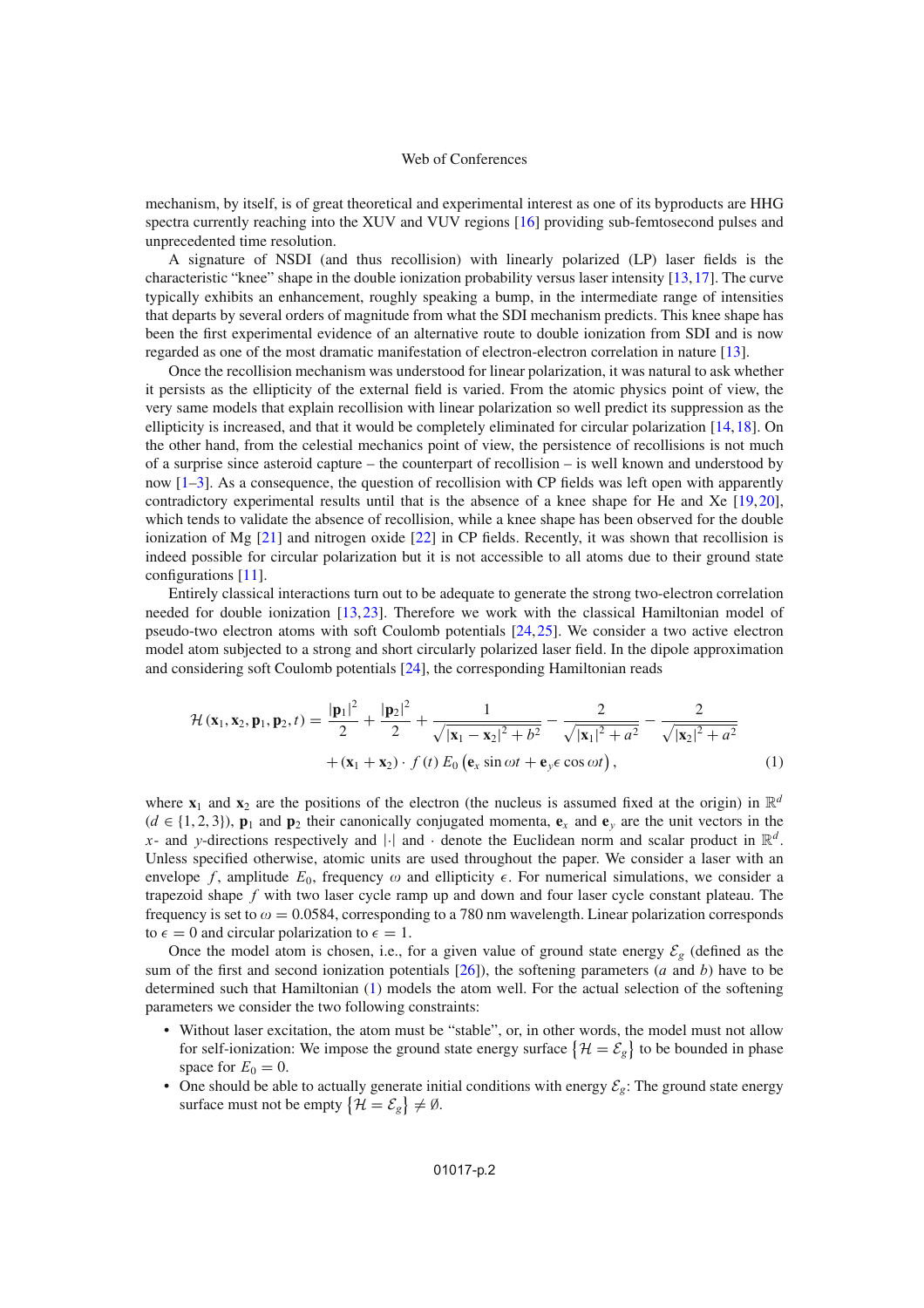

<span id="page-3-0"></span>

**Figure 1.** Accessible range of softening parameters (colored area) for a given atom (i.e., ground state energy  $\mathcal{E}_g$ ) in the  $(a, b)$  parameter plane.

By definition, the ground state energy is negative ( $\mathcal{E}_g < 0$ ). As a consequence, the first constraint (no self-ionization) is equivalent to

$$
-\frac{2}{\mathcal{E}_g} < a.
$$

Note that this constraint only involves the electron-nucleus softening parameter. On the other hand, the second constraint (that the ground state energy surface is not empty), involves the relative magnitude of both  $a$  and  $b$ . We define the two electron potential as

$$
V(\mathbf{x}_1, \mathbf{x}_2) = -\frac{2}{\sqrt{|\mathbf{x}_1|^2 + a^2}} - \frac{2}{\sqrt{|\mathbf{x}_2|^2 + a^2}} + \frac{1}{\sqrt{|\mathbf{x}_1 - \mathbf{x}_2|^2 + b^2}}.
$$
 (2)

<span id="page-3-1"></span>The minimum potential energy is reached when each electron is located on a symmetric (mirror) position about the nucleus at

$$
|\mathbf{x}_{1,2}| = \sqrt{\frac{\max (a^2 - b^2, 0)}{3}}
$$
.

As a consequence, in order to have a non-empty ground state energy surface, the softening parameters must satisfy

$$
b > \frac{a}{4 + a\mathcal{E}_g} \quad \text{for } a \le b,
$$

and

$$
b > \sqrt{4a^2 - \frac{27}{\mathcal{E}_g^2}}
$$
 otherwise.

We give an illustration of the range of accessible values for the softening parameters  $(a, b)$  in Fig. [1.](#page-3-0)

For a given atom, we select the electron-nucleus softening parameter  $a$  such that all values of  $b$  are admissible, i.e.,

$$
-\frac{2}{\mathcal{E}_g} < a < -\frac{3\sqrt{3}}{2\mathcal{E}_g},
$$

## 01017-p.3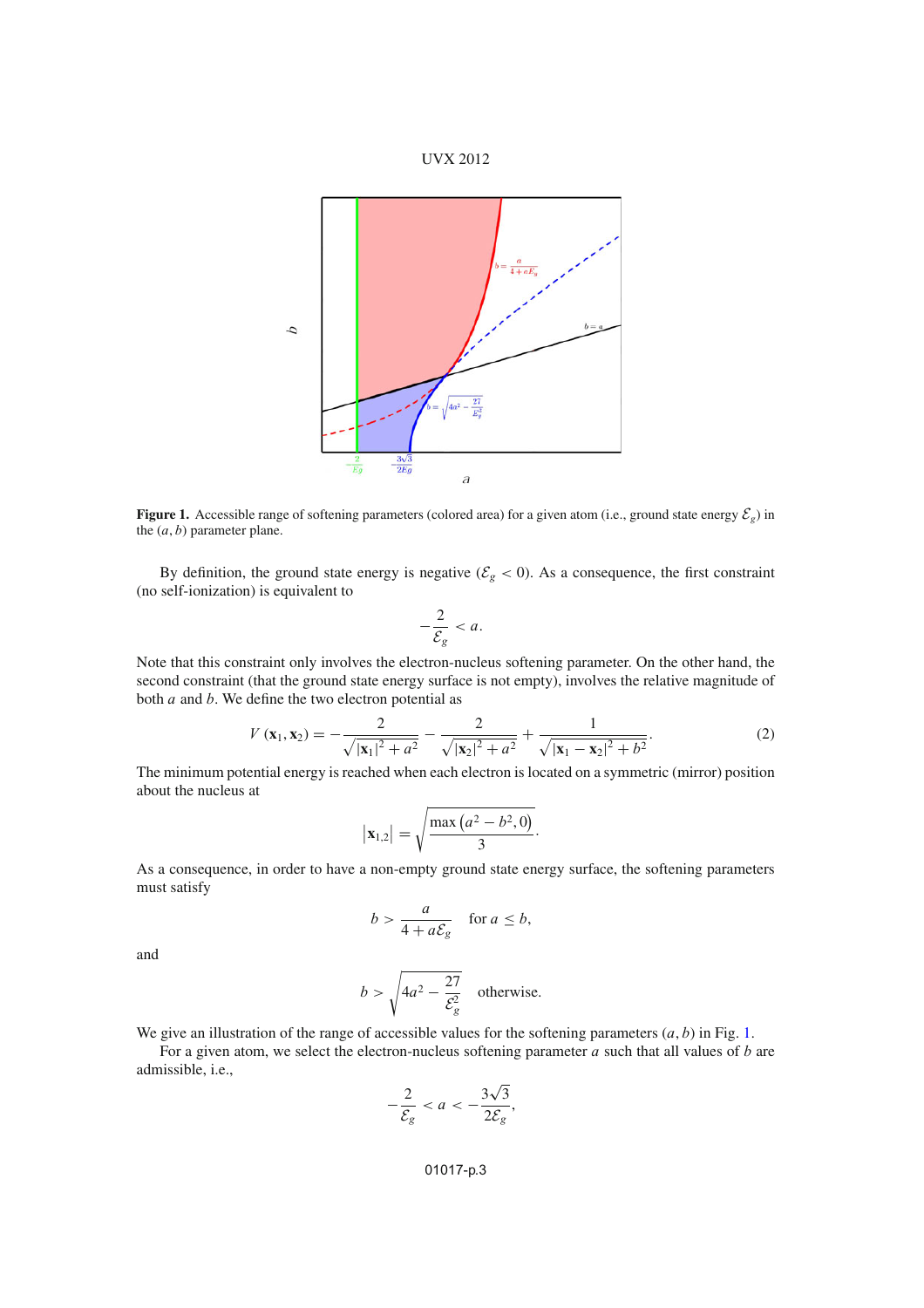<span id="page-4-0"></span>

**Figure 2.** Accessible range of electron-nucleus softening parameter a (see text) for the first rare gas and alkaline earth elements.

and we usually set the electron-electron softening parameter to unity  $(b = 1)$ . In figure [2](#page-4-0) we display the corresponding range of parameter a for commonly used atoms.

The softening parameter  $a$  enables one to model different atoms while, the parameter  $b$  controls the collision strength of the two electron when they pass by each other. As a consequence, one can expect a different organization of the dynamics depending on the chosen parameters, for a given atom (i.e., a given  $a$  but different values of  $b$ ). In figure [3](#page-5-0) we display several Poincaré sections [\[27\]](#page-8-24) for Hamiltonian [\(1\)](#page-2-0) with one spatial dimension and without laser excitation ( $E_0 = 0$ ). For each panel, we consider the Poincaré section of equation

$$
x_2 = -\sqrt{\frac{\max(a^2 - b^2, 0)}{3}}, \text{ and } d_t x_2 > 0.
$$

The figures highlight two main observations:

- For a given atom (i.e., chosen a and  $\mathcal{E}_g$ ), the topology of the accessible part of phase space to the field-free dynamics varies significantly. In particular, we note that the neighborhood of the nucleus is not always accessible to the dynamics.
- Varying the softening parameters changes significantly the organization of the dynamics, for instance
- $\epsilon$  For  $a = 3$  and  $b = 0.1$  (lower left panel) we observe a mostly regular dynamics, where phase space is almost completely foliated with invariant structures.
- $P^{\dagger}$  For  $a = 1$  and  $b = 0.1$  (upper left panel) we observe a mixed dynamics, with coexistence of chaotic seas with regular regions.
- $P^{\text{or}}\, a = 1.5$  and  $b = 1$  (central panel) we observe a mostly chaotic dynamics, with a single chaotic sea and barely any invariant structures.

As we shall see in what follows, this observation has a concrete consequence in the way one chooses initial condition for a statistical analysis of the dynamics.

The limit of a large electron-electron softening parameter  $(b)$  corresponds to the uncorrelated dynamics [\[28\]](#page-8-25). It has a limited physical interest such that we do not comment more on it. On the other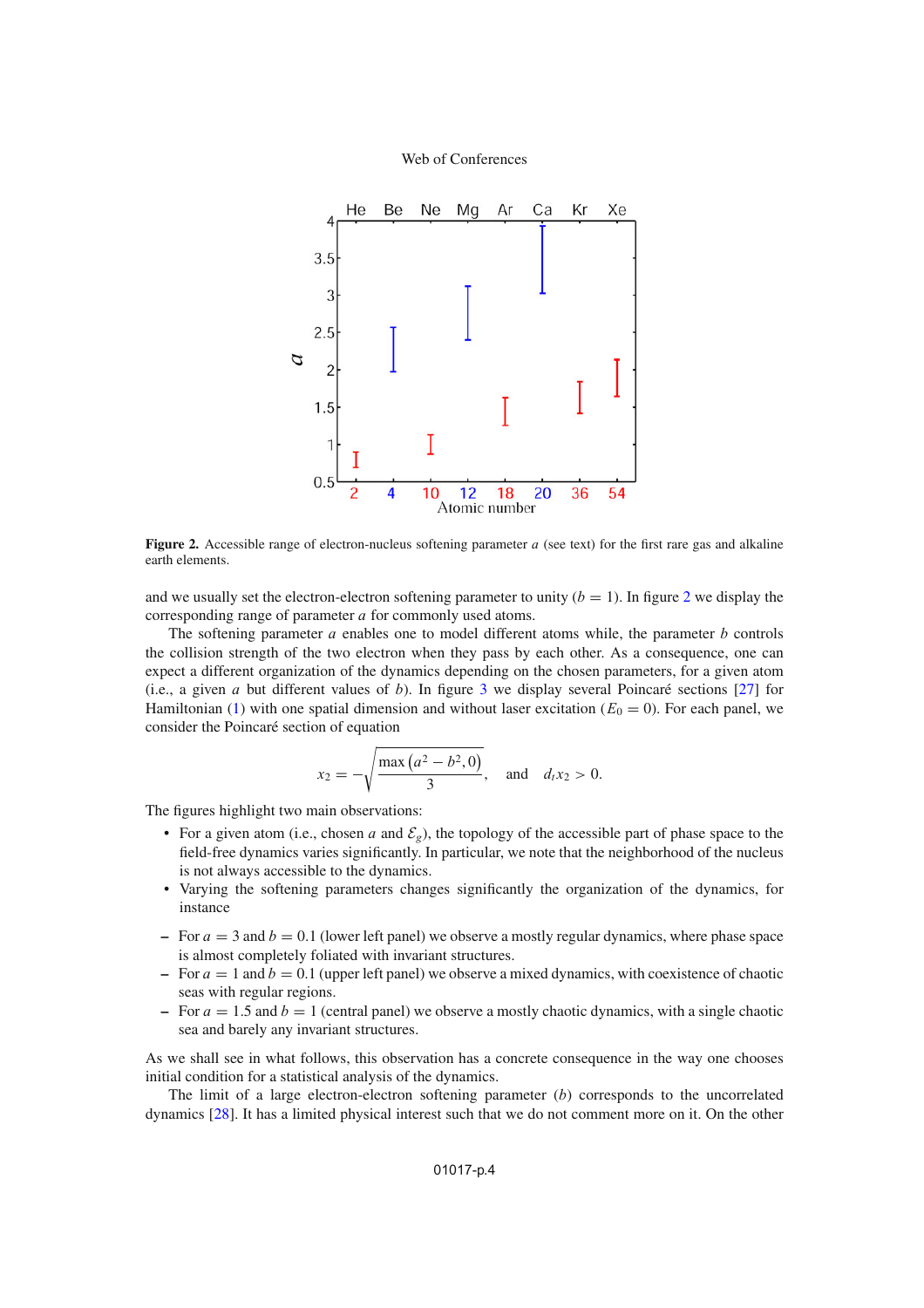#### UVX 2012

<span id="page-5-0"></span>

**Figure 3.** Poincaré sections for Hamiltonian [\(1\)](#page-2-0) with one spatial dimension. For each panel, we consider the section of equation  $x_2 = -\sqrt{\max(a^2 - b^2, 0)/3}$ ,  $d_t x_2 > 0$ . The first row corresponds to neon  $(a = 1, \mathcal{E}_g = -2.3)$ , the second to argon ( $a = 1.5$ ,  $\mathcal{E}_g = -1.6$ ) and the third to magnesium ( $a = 3$ ,  $\mathcal{E}_g = -0.83$ ) [\[26](#page-8-23)]. The first column corresponds to  $b = 0.1$ , the second to  $b = 1$  and the third to  $b = 2$ . Colored areas in the upper left to the initial set visited by the pilot atoms considered in Fig. [5.](#page-7-0)

hand, the limit of a small electron-electron softening parameter  $(b)$  forces the electrons to stay away from each other.

## **2. INFLUENCE OF THE CHOICE OF INITIAL CONDITIONS ON DOUBLE IONIZATION YIELDS**

Several methods have been considered to generate initial conditions in the ground state energy for classical simulations as given by Hamiltonian [\(1\)](#page-2-0). In this section, we consider and compare two of them. The first one, called the (many) pilot atom strategy, takes advantage of the property of conservation of the energy for autonomous Hamiltonian system. On the other hand, a microcanonical initial distribution can be considered using a rejection sampling method.

The pilot atom strategy [\[23](#page-8-20)[,25](#page-8-22),[29](#page-8-26)[–35\]](#page-8-27) (first introduced in Ref. [\[36](#page-8-28)] for Rydberg atoms) first chooses a point on the ground state energy surface. Then, using the field-free dynamics [Hamiltonian [\(1\)](#page-2-0) with  $E_0 = 0$ , the corresponding trajectory is propagated in time and points (in phase space) are picked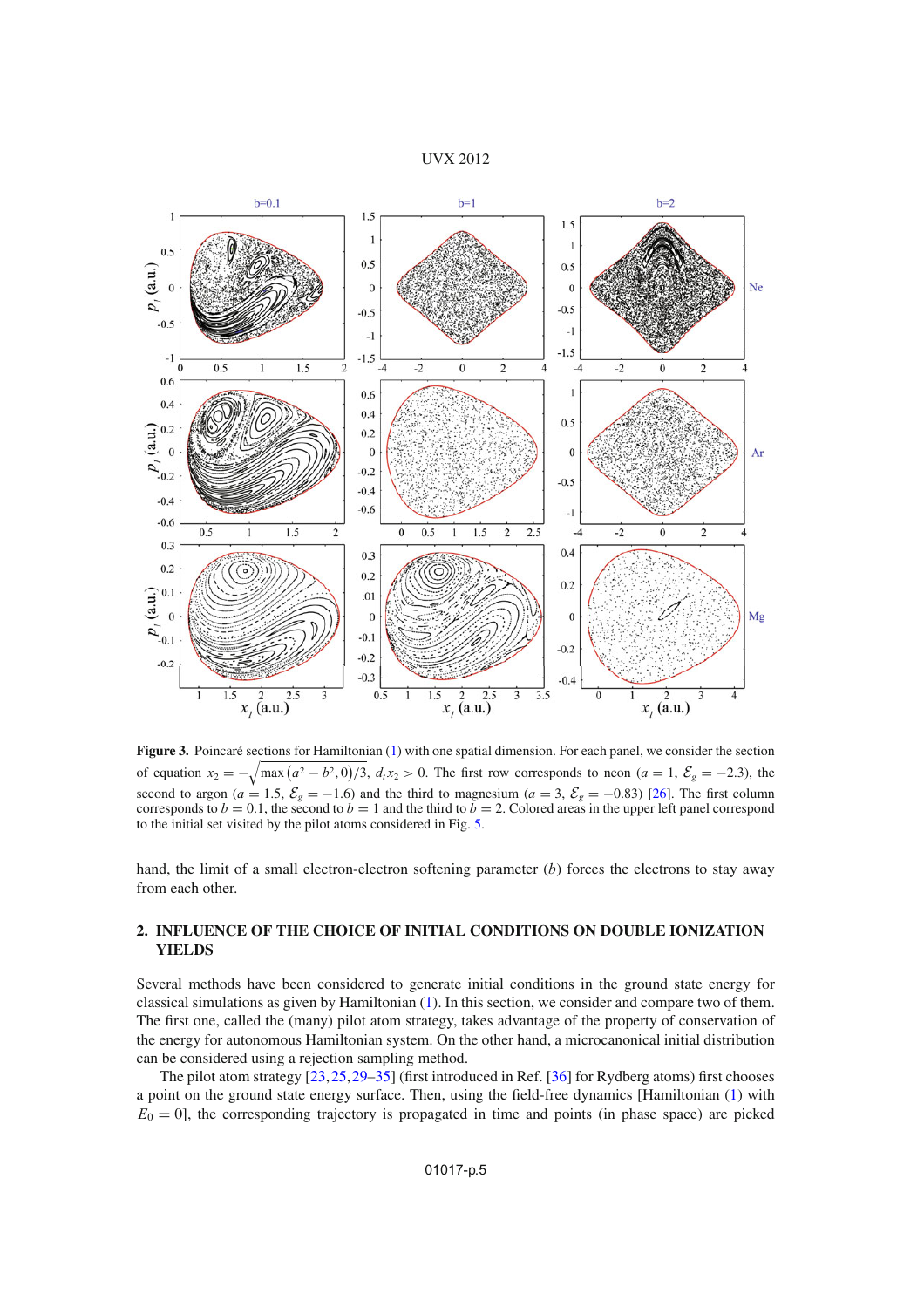<span id="page-6-0"></span>

Random initial condition on the ground state energy

**Figure 4.** Sketch of algorithm used to compute the microcanonical initial distribution on the ground state energy surface. The diamond block labels a logical test.

along the pilot trajectory. Some variations of the strategy use several pilot trajectories to generate the pool of initial conditions. For the numerical simulations we consider in this section, we consider a single sampling trajectory and initial conditions are chosen every 10 a.u. (in time). Since the fieldfree dynamics corresponds to an autonomous Hamiltonian system, the total energy is conserved by the dynamics such that all the points along the pilot trajectory have the same energy, corresponding to the ground state energy.

The microcanonical strategy [\[28](#page-8-25)[,37](#page-8-29)] decomposes Hamiltonian [\(1\)](#page-2-0) with  $E_0 = 0$  into a kinetic energy  $\mathcal T$  plus potential V where

$$
\mathcal{T} = \frac{|\mathbf{p}_1|^2}{2} + \frac{|\mathbf{p}_2|^2}{2},
$$

and V is given by Eq. [\(2\)](#page-3-1), such that  $\mathcal{H} = \mathcal{T} + V$ . First we generate a uniform distribution over the subspace  $V = \{(\mathbf{x}_1, \mathbf{x}_2) \in \mathbb{R}^{2d} \text{ s.t. } V(\mathbf{x}_1, \mathbf{x}_2) \le \mathcal{E}_g\}$ . By hypothesis, the subset V is bounded and we find convenient to use a rejection sampling method [\[38\]](#page-8-30) to obtain a uniform distribution: We consider a distance  $d_{\text{crit}}$  such that  $\mathcal{V} \subset [-d_{\text{crit}}, d_{\text{crit}}]^{2d}$ . Then, we pick up an initial position for the two electrons  $(\mathbf{x}_1, \mathbf{x}_2)$  in  $[-d_{\text{crit}}, d_{\text{crit}}]^{\text{2d}}$  with a uniform distribution. If  $V(\mathbf{x}_1, \mathbf{x}_2) > \mathcal{E}_g$ , a new position is chosen randomly with the same uniform distribution (actually we iterate the process until we find a suitable position). Finally, the momenta **p**<sup>1</sup> and **p**<sup>2</sup> are chosen with a uniform distribution over the sphere (in  $\mathbb{R}^{2d}$ ) of radius  $\sqrt{2(\mathcal{E}_g - V(\mathbf{x}_1, \mathbf{x}_2))}$ . Note that the final step is straightforward (it can be performed by choosing randomly  $2d - 1$  angles). We give a sketch of the algorithm we use to generate a microcanonical initial distribution on the ground state energy surface in Fig. [4.](#page-6-0)

In figure [5](#page-7-0) we compare the statistical results obtained with a microcanonical distribution (continuous curve) and different pilot atom strategies (markers). A first surprise is that, depending on the way the pool of initial conditions is generated, double ionization curves depart dramatically from each other showing (up to) orders of magnitude of difference. In addition, the pilot atom method exhibits a significant sensitivity to the selected pilot trajectory.

Going back to the ionization probability with the pilot atom strategy, by looking for instance at the red squares in Fig. [5](#page-7-0) (right panel), one would have missed the existence of the knee and thus conclude the absence of recollisions with CP fields and Mg. To some extent the same conclusions would be reached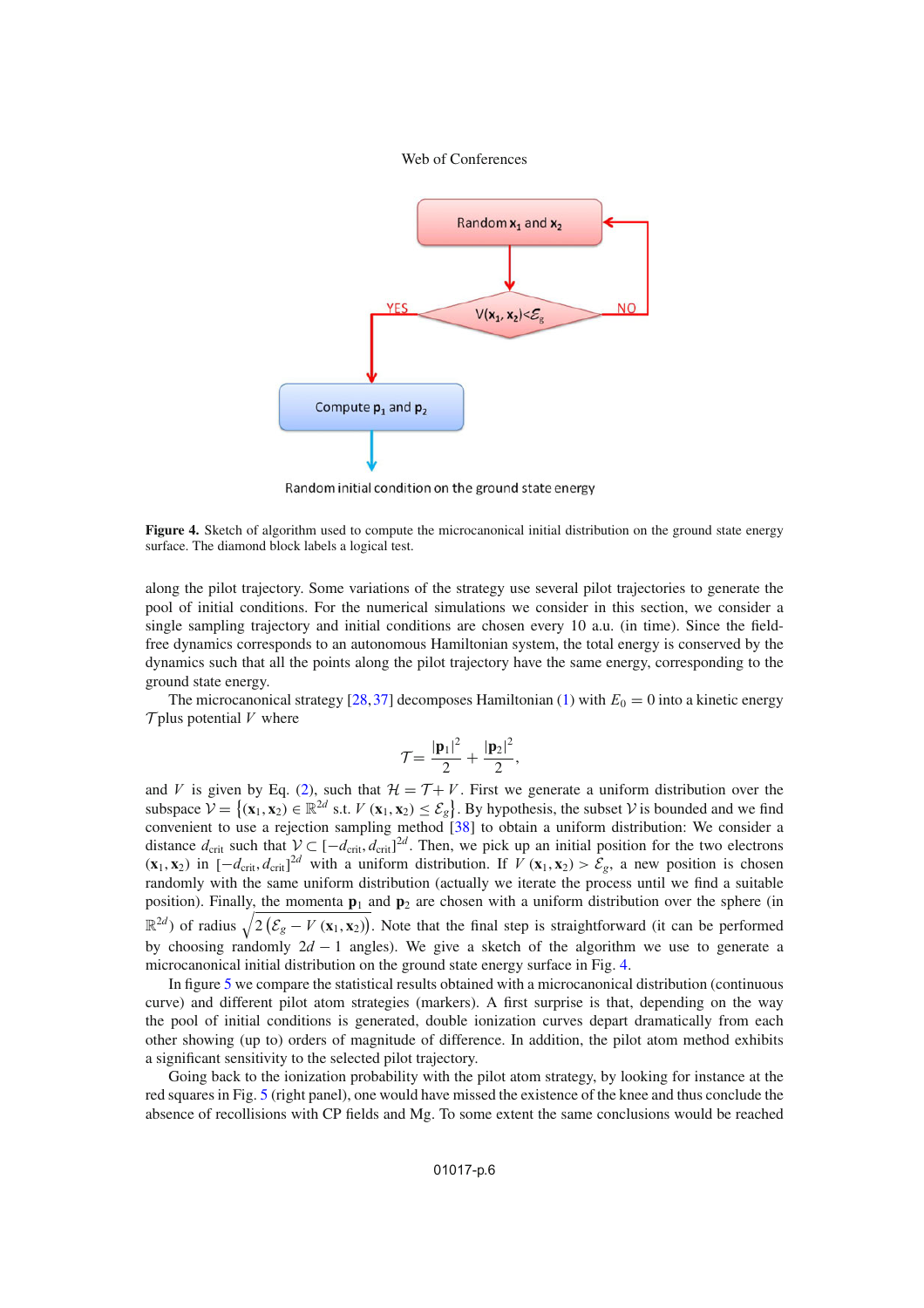

<span id="page-7-0"></span>

Figure 5. Double ionization probability as a function of the laser intensity for Hamiltonian [\(1\)](#page-2-0) with one (left panel) and two (right) spatial dimensions. In both panels we consider a trapezoid shape for the laser with two laser cycle ramp up and down and four laser cycle plateau. The continuous line corresponds to a microcanonical initial distribution and colored markers correspond to various pilot atom strategies (see text). In the left panel, we consider a neon model ( $a = 1$ ,  $b = 0.1$  and  $\mathcal{E}_g = -2.3$ ) with linear polarization and in the right panel we consider magnesium ( $a = 2$ ,  $b = 1$ ,  $\mathcal{E}_g = -0.83$ ) with circular polarization. The initial set for the pilot atom strategies is displayed in Fig. [3](#page-5-0) using the same color code (upper left panel).

with green dots in the same figure. On the other hand, considering the microcanonical distribution, we observe a well-defined knee. Finally, looking at the blue diamonds (yet another pilot atom), we see that the double ionization probability is significantly overestimated in a wide range of intensities.

The rationale behind the discrepancies obtained with the (many) pilot atom strategy can be explained with the dynamical organization of the accessible phase space of the field-free dynamics. In particular for some set of parameters, phase space is partially (or even almost entirely) covered by regular invariant structures. This has a direct impact on the way initial conditions are generated for a statistical analysis of the dynamics (including the excited dynamics).

#### **3. CONCLUSION**

For (even partially) regular dynamics, the many pilot atom method takes the risk of having initial condition that do not cover the entire accessible ground state energy surface, with a strong correlation between the different initial conditions (if the pilot trajectory is stuck on an invariant torus for instance). It is what is observed in Fig. [5](#page-7-0) (left panel), where the pilot trajectory is confined to a small portion of the accessible phase space, as shown in Fig. [3](#page-5-0) (colored areas in the upper left panel). On the other hand, for a chaotic dynamics, a typical trajectory fills very quickly the whole accessible region in phase space. In this case the two kinds of initial sets lead to approximately similar results if the integration time as well as the number of points are sufficiently large [\[28\]](#page-8-25). In any case, in order to avoid artifacts due correlation effects between the initial conditions, a microcanonical strategy is best to consider.

#### **Acknowledgments**

The research leading to these results has received funding from the People Programme (Marie Curie Actions) of the European Union's Seventh Framework Programme FP7/2007-2013/ under REA grant agreement n◦94974. F.M. acknowledges financial support from the Fulbright program. This work is partially funded by NSF.